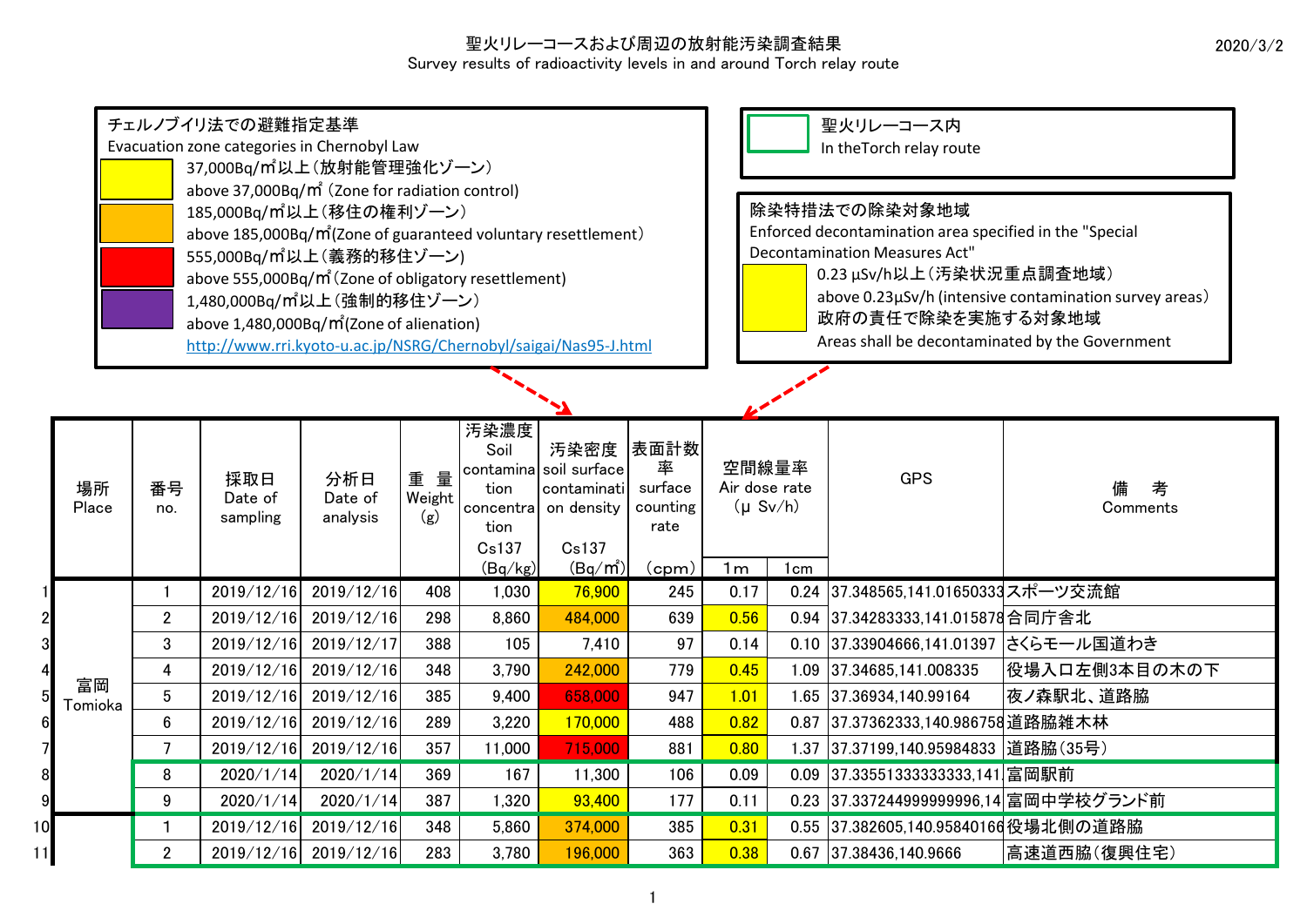## 聖火リレーコースおよび周辺の放射能汚染調査結果

Survey results of radioactivity levels in and around Torch relay route

| 12 | 大熊             | 3              | 2019/12/16 | 2019/12/16            | 245 | 29,200 | 1,310,000 | 2,060 | 1.12 |      | 3.27 37.38413166,140.946801坂下ダム下     |                                             |
|----|----------------|----------------|------------|-----------------------|-----|--------|-----------|-------|------|------|--------------------------------------|---------------------------------------------|
| 13 | Okuma          | 4              | 2019/12/16 | 2019/12/16            | 280 | 32,900 | 1,680,000 | 1,890 | 2.12 | 3.11 | 37.38047166,140.967446高速道東側(富岡IC北)   |                                             |
| 14 |                | 5              | 2019/12/16 | 2019/12/16            | 263 | 5,830  | 282,000   | 486   | 0.29 |      | 0.74 37.38584666,140.956775 道路脇(35号) |                                             |
| 15 |                | $6\phantom{.}$ |            | 2019/12/16 2019/12/16 | 228 | 28,100 | 1,170,000 | 1,100 | 0.77 |      | 1.54 37.40051,140.95933166 野上橋脇(35号) |                                             |
| 16 |                | 1              | 2019/12/16 | 2019/12/16            | 256 | 2,260  | 106,000   | 239   | 0.21 | 0.39 | 37.24967333,140.997181 道の駅駐車場前       |                                             |
| 17 |                | $\overline{2}$ | 2019/12/16 | 2019/12/16            | 326 | 4,960  | 296,000   | 337   | 0.21 | 0.53 |                                      | 37.244935,141.00202333JJヴィレッジトレーニングセンター前    |
| 18 |                | 3              | 2019/12/16 | 2019/12/16            | 277 | 2,350  | 119,000   | 182   | 0.23 | 0.26 |                                      | 37.23776166.141.00171  JヴィレッジスタジアムP脇        |
| 19 |                | 4              | 2019/12/16 | 2019/12/16            | 286 | 4,300  | 225,000   | 314   | 0.18 | 0.56 |                                      | 37.24645166,141.003208 全天候練習場南練習グランド脇       |
| 20 |                | 5              | 2019/12/16 | 2019/12/16            | 372 | 5,540  | 377,000   | 283   | 0.29 | 0.57 |                                      | 37.24601166,140.997775 6号線 道の駅入り口手前         |
| 21 | 楢葉<br>Naraha   | $6\phantom{a}$ | 2019/12/16 | 2019/12/16            | 385 | 3,210  | 227,000   | 489   | 0.74 | 0.98 | 37.248875,140.99802666 道の駅の東・池の脇     |                                             |
| 22 |                | $\overline{7}$ | 2019/12/16 | 2019/12/16            | 384 | 1,530  | 107,000   | 197   | 0.15 | 0.24 |                                      | 37.25388833,140.9981236号線・道の駅から北500m        |
| 23 |                | 8              | 2019/12/16 | 2019/12/16            | 246 | 4,200  | 189,000   | 291   | 0.23 | 0.49 | 37.28334666,140.993391 役場の脇          |                                             |
| 24 |                | 9              | 2020/1/14  | 2020/1/14             | 267 | 3,770  | 183,000   | 308   | 0.16 | 0.43 | 37.24334666666667,141  げィレッジ駅前道路脇    |                                             |
| 25 |                | 10             | 2020/1/14  | 2020/1/14             | 255 | 1,830  | 85,300    | 187   | 0.13 | 0.24 | 37.245819999999995,14 雨天練習場前道路脇      |                                             |
| 26 |                | 11             | 2020/1/14  | 2020/1/14             | 369 | 549    | 32,300    | 123   | 0.09 |      |                                      | 0.14  37.277318333333334,14 みんなの交流館入口道路脇    |
| 27 |                | $\mathbf{1}$   | 2019/12/16 | 2019/12/17            | 396 | 33     | 2,390     | 114   | 0.08 | 0.09 |                                      | 37.33810166666667,140 役場付近木戸川土手(180分)       |
| 28 |                | $\overline{2}$ | 2019/12/16 | 2019/12/17            | 370 | 45     | 3,030     | 98    | 0.11 |      | 0.11 37.33444166666666,140川内の湯付近     |                                             |
| 29 |                | 3              | 2019/12/16 | 2019/12/16            | 258 | 1,170  | 55,200    | 216   | 0.18 | 0.25 |                                      | 37.32945166666667,140 川内中の前・墓地裏の杉林          |
| 30 | 川内<br>Kawauchi | 4              | 2019/12/16 | 2019/12/17            | 286 | 63     | 3,280     | 119   | 0.13 |      | 0.13 37.3296633333333336.14 復興住宅前    |                                             |
| 31 |                | 5              | 2019/12/16 | 2019/12/16            | 226 | 1,640  | 67,500    | 146   | 0.17 | 0.24 |                                      | 37.3361483333333334,14 工業団地予定地付近の雑木林        |
| 32 |                | $6\phantom{a}$ | 2019/12/16 | 2019/12/16            | 426 | 17,800 | 1,390,000 | 1,700 | 1.64 |      | 3.40 37.343783333333334,14 五枚沢の奥     |                                             |
| 33 |                | $\overline{7}$ |            | 2019/12/16 2019/12/16 | 329 | 15,400 | 930,000   | 993   | 0.98 |      |                                      | 2.13 37.35158166666666,140 富岡との境付近 林道南境川線入口 |
| 34 |                | $\mathbf{1}$   | 2019/12/17 | 2019/12/17            | 422 | 880    | 67,800    | 161   | 0.17 |      | 0.23 37.62220000000001,140 野馬追祭場     |                                             |
| 35 |                | $\overline{2}$ | 2019/12/17 | 2019/12/17            | 370 | 1,520  | 103,000   | 184   | 0.18 |      | 0.23 37.62415166666666,140 野馬追祭場     |                                             |
| 36 | 南相馬            | 3              | 2019/12/17 | 2019/12/17            | 328 | 103    | 6,170     | 106   | 0.09 |      | 0.10 37.628096666666664,14 南町団地東     |                                             |
| 37 | Minami-        | $\overline{4}$ | 2019/12/17 | 2019/12/17            | 297 | 10,700 | 582,000   | 703   | 0.48 | 1.05 | 37.53184666666666.140 川房道路脇          |                                             |
| 38 | Souma          | 5              | 2019/12/17 | 2019/12/17            | 299 | 8,640  | 471,000   | 652   | 0.46 | 0.89 | 37.55273833333334,140 金谷道路脇          |                                             |
| 39 |                | 6              | 2019/12/17 | 2019/12/17            | 238 | 7,070  | 305,000   | 652   | 0.45 |      | 0.70 37.571981666666666,14 大富道路脇雑木林  |                                             |
| 40 |                | $\overline{7}$ | 2019/12/17 | 2019/12/17            | 238 | 7,950  | 345,000   | 796   | 0.40 |      | 1.09 37.599938333333334,14 馬場神社脇     |                                             |
| 41 |                |                | 2019/12/17 | 2019/12/17            | 136 | 136    | 9,640     | 140   | 0.16 |      | 0.17 37.49542666666667,141 役場北側入口    |                                             |